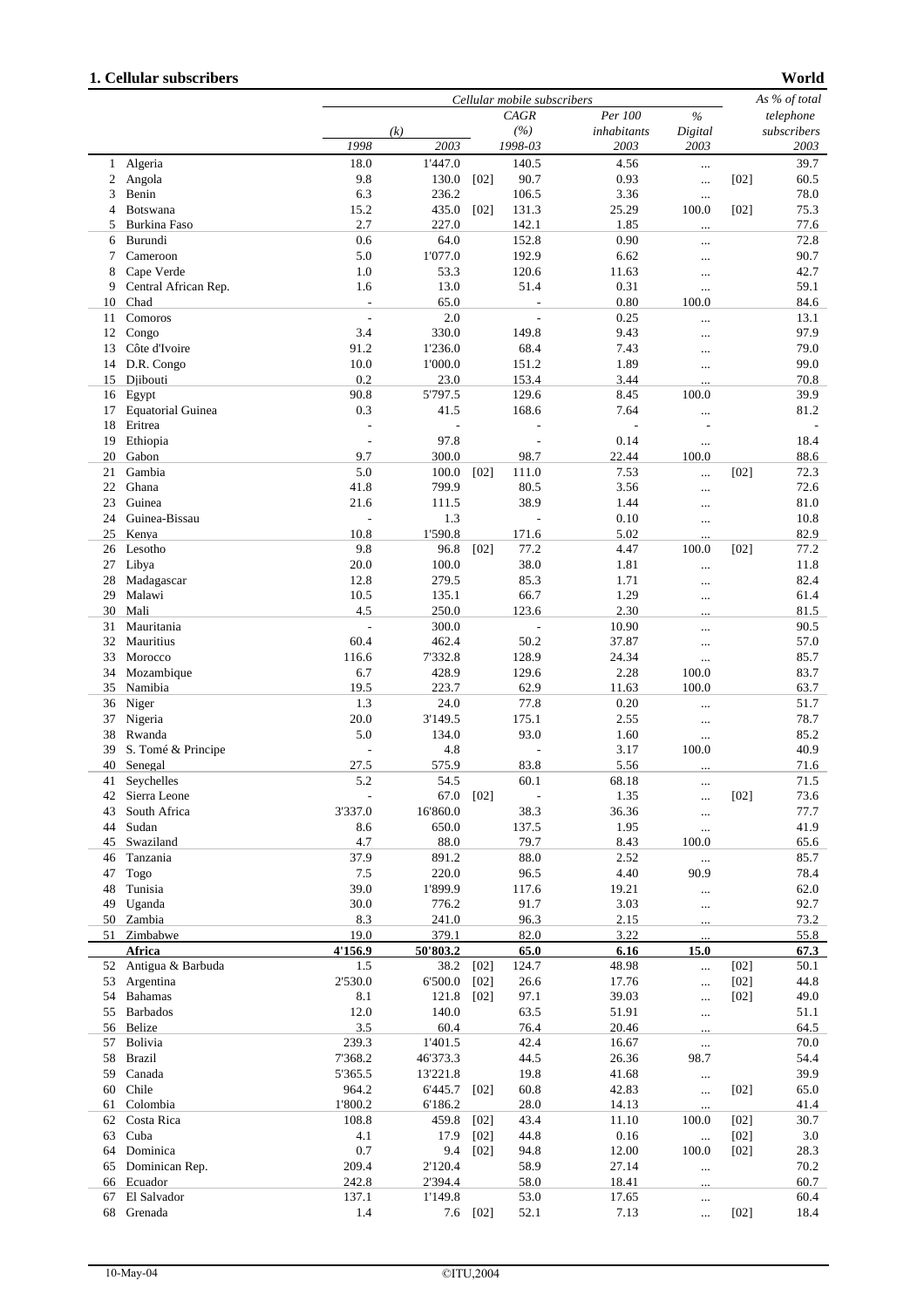## **1. Cellular subscribers**

|          |                             |                  | Cellular mobile subscribers |              |                          |                |                   |              |              |
|----------|-----------------------------|------------------|-----------------------------|--------------|--------------------------|----------------|-------------------|--------------|--------------|
|          |                             |                  |                             |              | CAGR                     | Per 100        | $\frac{9}{6}$     |              | telephone    |
|          |                             |                  | (k)                         |              | (%)                      | inhabitants    | Digital           |              | subscribers  |
|          |                             | 1998             | 2003                        |              | 1998-03                  | 2003           | 2003              |              | 2003         |
| 69       | Guatemala                   | 111.4            | 1'577.1                     | $[02]$       | 94.0                     | 13.15          | $\ddotsc$         | [02]         | 65.1         |
| 70       | Guyana<br>Haiti             | 1.5<br>10.0      | 87.3<br>140.0               | [02]<br>[02] | 178.4<br>93.4            | 9.93<br>1.69   | $\ldots$          | [02]<br>[02] | 52.0<br>51.9 |
| 71<br>72 | Honduras                    | 34.9             | 326.5                       | [02]         | 74.9                     | 4.87           | $\ddotsc$<br>85.1 | $[02]$       | 50.3         |
| 73       | Jamaica                     | 78.6             | 1'400.0                     | [02]         | 105.4                    | 53.30          | 100.0             | [02]         | 75.9         |
| 74       | Mexico                      | 3'349.5          | 25'928.3                    | [02]         | 66.8                     | 25.45          |                   | $[02]$       | 63.4         |
| 75       | Nicaragua                   | 18.3             | 202.8                       | [02]         | 82.4                     | 3.78           | $\ldots$          | $[02]$       | 54.2         |
| 76       | Panama                      | 85.9             | 834.0                       |              | 57.6                     | 26.76          | $\cdots$          |              | 68.3         |
| 77       | Paraguay                    | 231.5            | 1'770.3                     |              | 50.2                     | 29.85          | <br>$\ldots$      |              | 86.6         |
| 78       | Peru                        | 742.6            | 2'908.8                     |              | 31.4                     | 10.61          | $\cdots$          |              | 61.3         |
| 79       | St. Kitts and Nevis         | 0.4              | 5.0                         | [02]         | 83.6                     | 10.64          |                   | $[02]$       | 17.5         |
| 80       | St. Lucia                   | 1.9              | 14.3                        | [02]         | 65.7                     | 8.95           | $\cdots$          | [02]         | 21.9         |
| 81       | St. Vincent                 | 0.8              | 10.0                        | [02]         | 91.0                     | 8.53           |                   | [02]         | 26.8         |
| 82       | Suriname                    | 6.0              | 168.1                       |              | 94.7                     | 31.95          | $\ldots$          |              | 67.8         |
| 83       | Trinidad & Tobago           | 26.3             | 361.9                       | [02]         | 92.6                     | 27.81          | $\ldots$          | $[02]$       | 52.7         |
| 84       | <b>United States</b>        | 69'209.3         | 158'722.0                   |              | 18.1                     | 54.30          | 93.4              |              | 46.6         |
| 85       | Uruguay                     | 151.3            | 652.0                       | [02]         | 44.1                     | 19.26          | $\cdots$          | $[02]$       | 40.8         |
|          | 86 Venezuela                | 2'009.8          | 6'463.6                     | [02]         | 33.9                     | 25.64          |                   | [02]         | 69.5         |
|          | <b>Americas</b>             | 95'066.8         | 288'219.9                   |              | 24.8                     | 33.80          | 68.0              |              | 49.8         |
| 87       | Armenia                     | 7.8              | 114.4                       |              | 71.0                     | 3.01           |                   |              | 16.9         |
| 88       | Azerbaijan                  | 65.0             | 870.0                       | [02]         | 91.3                     | 10.69          | 9'200.0           | $[02]$       | 48.5         |
| 89       | Bahrain                     | 92.1             | 443.1                       |              | 36.9                     | 63.84          | 100.0             |              | 70.5         |
| 90       | Bangladesh                  | 75.0             | 1'365.0                     |              | 78.7                     | 1.01           | $\ldots$          |              | 64.8         |
| 91       | Bhutan                      |                  | 8.0                         |              |                          | 1.13           |                   |              | 24.1         |
| 92       | Brunei Darussalam           | 49.1             | 137.0                       | [01]         | 40.8                     | 40.06          | 100.0             | [01]         | 60.8         |
| 93       | Cambodia                    | 61.3             | 380.0                       | [02]         | 57.8                     | 2.76           | 99.2              | $[02]$       | 91.5         |
| 94<br>95 | China<br>Georgia            | 23'863.0<br>60.0 | 269'000.0<br>522.3          |              | 62.3<br>54.2             | 21.40<br>10.68 | 100.0             |              | 50.6<br>44.5 |
| 96       | Hong Kong, China            | 3'174.4          | 7'241.4                     |              | 17.9                     | 105.75         | $\ddotsc$         |              | 65.6         |
| 97       | India                       | 1'195.4          | 26'154.4                    |              | 85.4                     | 2.47           | <br>100.0         |              | 34.8         |
| 98       | Indonesia                   | 1'065.8          | 11'700.0                    | [02]         | 82.0                     | 5.52           | $\cdots$          | $[02]$       | 60.2         |
| 99       | Iran $(I.R.)$               | 390.0            | 3'376.5                     |              | 54.0                     | 5.10           | $\ldots$          |              | 18.8         |
| 100      | Israel                      | 2'147.0          | 6'334.0                     | [02]         | 31.1                     | 95.45          | 100.0             | [02]         | 67.8         |
| 101      | Japan                       | 47'307.6         | 86'658.6                    |              | 12.9                     | 67.96          |                   |              | 54.9         |
| 102      | Jordan                      | 82.4             | 1'325.3                     |              | 74.3                     | 24.18          |                   |              | 68.0         |
| 103      | Kazakhstan                  | 29.7             | 1'027.0                     | [02]         | 142.5                    | 6.43           | $\cdots$          | $[02]$       | 33.0         |
| 104      | Korea (Rep.)                | 14'018.6         | 33'591.8                    |              | 19.1                     | 69.37          | $\cdots$          |              | 59.5         |
| 105      | Kuwait                      | 250.0            | 1'420.0                     |              | 41.5                     | 57.81          | $\cdots$          |              | 74.5         |
| 106      | Kyrgyzstan                  | 1.4              | 53.1                        | [02]         | 150.4                    | 1.04           |                   | [02]         | 11.9         |
| 107      | Lao P.D.R.                  | 6.5              | 55.2                        | [02]         | 71.0                     | 1.00           | 100.0             | [02]         | 47.1         |
| 108      | Lebanon                     | 505.3            | 775.1                       | [02]         | 11.3                     | 22.70          | 108.4             | [02]         | 53.3         |
| 109      | Macao, China                | 82.1             | 364.0                       |              | 34.7                     | 81.51          | $\cdots$          |              | 67.6         |
| 110      | Malaysia                    | 2'200.0          | 11'124.1                    |              | 38.3                     | 44.20          | $\cdots$          |              | 70.9         |
| 111      | Maldives                    | 1.6              | 41.9                        | [02]         | 126.0                    | 14.91          | 100.0             | [02]         | 59.4         |
| 112      | Mongolia                    | 9.0              | 216.0                       | $[02]$       | 121.1                    | 8.89           | 100.0             | $[02]$       | 62.8         |
| 113      | Myanmar                     | 8.5              | 66.5                        |              | 50.8                     | 0.13           | $\ldots$          |              | 15.7         |
| 114      | Nepal                       | $\blacksquare$   | 50.4                        |              | $\overline{\phantom{a}}$ | 0.21           | $\ldots$          |              | 11.9         |
| 115      | Oman<br>116 Pakistan        | 103.0<br>206.9   | 464.9<br>2'624.8            | [02]         | 45.7                     | 18.32          | 100.0             | $[02]$       | 66.5         |
| 117      | Palestine                   | 100.0            | 480.0                       |              | 66.2<br>36.9             | 1.75<br>13.27  |                   |              | 39.7<br>60.3 |
| 118      | Philippines                 | 1'733.7          | 15'201.0                    | $[02]$       | 72.1                     | 19.13          | $\ddotsc$<br>97.4 | $[02]$       | 82.1         |
| 119      | Qatar                       | 65.8             | 376.5                       |              | 41.8                     | 58.99          |                   |              | 67.1         |
| 120      | Saudi Arabia                | 627.3            | 7'238.2                     |              | 63.1                     | 32.11          | $\ldots$<br>100.0 |              | 67.4         |
| 121      | Singapore                   | 1'094.7          | 3'312.6                     | [02]         | 31.9                     | 79.56          | 100.0             | [02]         | 63.2         |
| 122      | Sri Lanka                   | 174.2            | 931.6                       | [02]         | 52.1                     | 4.92           | 81.1              | [02]         | 51.4         |
| 123      | Syria                       | $\frac{1}{2}$    | 400.0                       | [02]         | $\blacksquare$           | 2.35           | 100.0             | $[02]$       | 16.0         |
| 124      | Taiwan, China               | 4'727.0          | 25'089.6                    |              | 39.6                     | 110.84         | 100.0             |              | 65.3         |
| 125      | Tajikistan                  | 0.4              | 47.6                        |              | 157.6                    | 0.73           | $\cdots$          |              | 16.4         |
| 126      | Thailand                    | 1'977.0          | 16'117.0                    | [02]         | 69.0                     | 26.04          | 89.8              | [02]         | 71.3         |
| 127      | Turkmenistan                | 3.0              | 8.2                         | [02]         | 28.5                     | 0.17           |                   | [02]         | 2.1          |
| 128      | <b>United Arab Emirates</b> | 493.3            | 2'972.3                     |              | 43.2                     | 73.57          | $\ldots$          |              | 72.4         |
| 129      | Uzbekistan                  | 26.8             | 320.8                       |              | 64.3                     | 1.25           | $\cdots$          |              | 15.7         |
|          | 130 Viet Nam                | 222.7            | 2'742.0                     |              | 65.2                     | 3.37           | $\ldots$          |              | 38.4         |
| 131      | Yemen                       | 16.1             | 411.1                       | [02]         | 124.6                    | 2.11           | 93.5              | [02]         | 43.1         |
|          | Asia                        | 108'320.6        | 543'153.4                   |              | 38.1                     | 15.03          | 83.0              |              | 52.4         |
|          | 132 Albania                 | 5.6              | 1'100.0                     |              | 187.5                    | 35.80          |                   |              | 81.2         |
| 133      | Austria                     | 2'292.9          | 7'094.5                     |              | 25.3                     | 87.88          | $\ldots$          |              | 64.6         |
| 134      | Belarus                     | 12.2             | 1'118.0                     |              | 147.0                    | 11.32          | $\ldots$          |              | 26.7         |
|          | 135 Belgium                 | 1'756.3          | 8'135.5                     | [02]         | 46.7                     | 78.56          | 100.0             | $[02]$       | 61.4         |